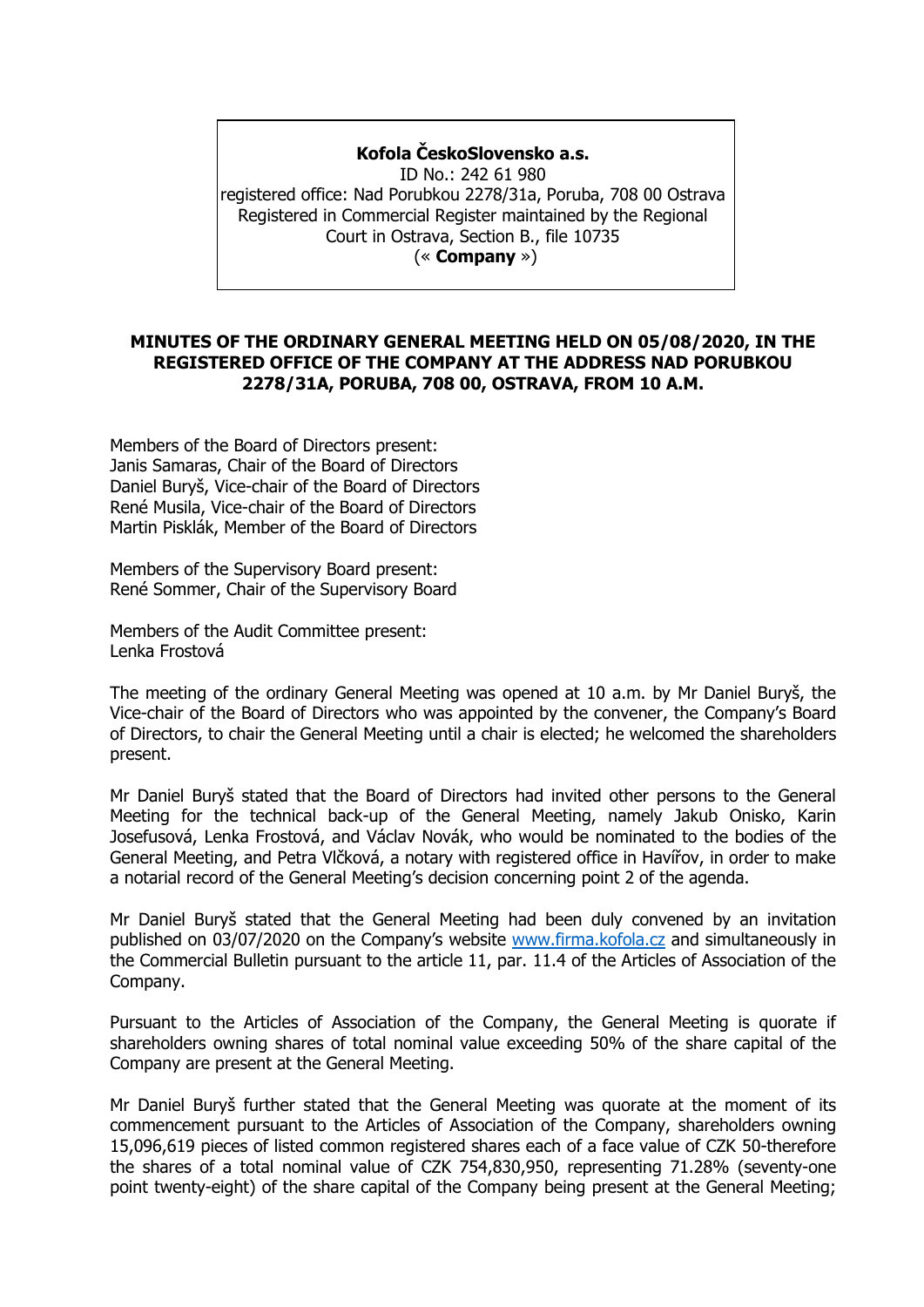for the calculation of the Company's quorum it was taken into account that 11 pieces of own shares were held by the Company and that 1,113,977 pieces of shares were held by RADENSKA, družba za polnitev mineralnih voda in brezalkoholnih pijač, d.o.o., controlled by the Company; the voting right cannot be performed by these shares, therefore they were deduced, causing the reduction of the number representing hundred percent of shares of the Company.

Mr Daniel Buryš, member of the Board of Directors authorized to chair the Company's General Meeting until the election of its bodies, stated that today´s General Meeting had the following agenda:

- 1. Opening of the General Meeting
- 2. Decision on the amendment of the Articles of Association of the Company with effect from January 1, 2021
- 3. Report of the Board of Directors on the business activities of the Company and state of its assets for the year 2019 and the Summary Explanatory Report regarding the matters pursuant to Section 118 (5) (a) to (k) of the Act No. 256/5004 Coll., Capital Market Undertakings Act, and the Conclusions of the Report on Relations Between the Controlling Entity and the Controlled entity and Between the Controlled Entity and Entities Controlled by the Same Controlling Entity for the year 2019;
- 4. Report of the Supervisory Board on the results of control activities including information on the review of the Report on Relations
- 5. Approval of the Company´s financial statements for the year 2019 and the consolidated financial statements of Kofola ČeskoSlovensko for the year 2019
- 6. Decision on the policy of remuneration of the members of the Company bodies
- 7. Re-election of the Supervisory Board members (confirmation of the existing members in their positions)
- 8. Discussion
- 9. Closing

Mr Daniel Buryš further informed the shareholders present of voting procedures at the General Meeting by voting ballots. The shareholders were also authorised to cast their votes by correspondence, as they had been properly informed in the invitation to the General Meeting. Mr Daniel Buryš stated that six of the Company's shareholders owning 79,549 pieces of shares used the option pursuant to the previous sentence. The shareholders voting by correspondence are presumed to be present at the General Meeting only for the purpose of voting on those points of the program to which they casted their votes by correspondence.

It was further stated that for the purpose of voting on resolutions concerning the organization of the General Meeting, the shareholders with 79,549 votes voting by correspondence were considered as absent at the General Meeting for the voting on the proposals under point No 1. The General Meeting is quorate, shareholders owning 15,017,070 pieces of listed common registered shares each of a face value of CZK 50-therefore the shares of a total nominal value of CZK 750,853,500, representing 70.91% (seventy per cent point ninety-one) of the share capital of the Company being present at the General Meeting for the vote on point No 1 of the agenda; for the calculation of the Company's quorum it was taken into account that 11 pieces of own shares were held by the Company and that 1,113,977 pieces of shares were held by RADENSKA, družba za polnitev mineralnih voda in brezalkoholnih pijač, d.o.o., controlled by the Company; the voting right cannot be performed by these shares, therefore they were deduced, causing the reduction of the number representing hundred percent of shares of the Company.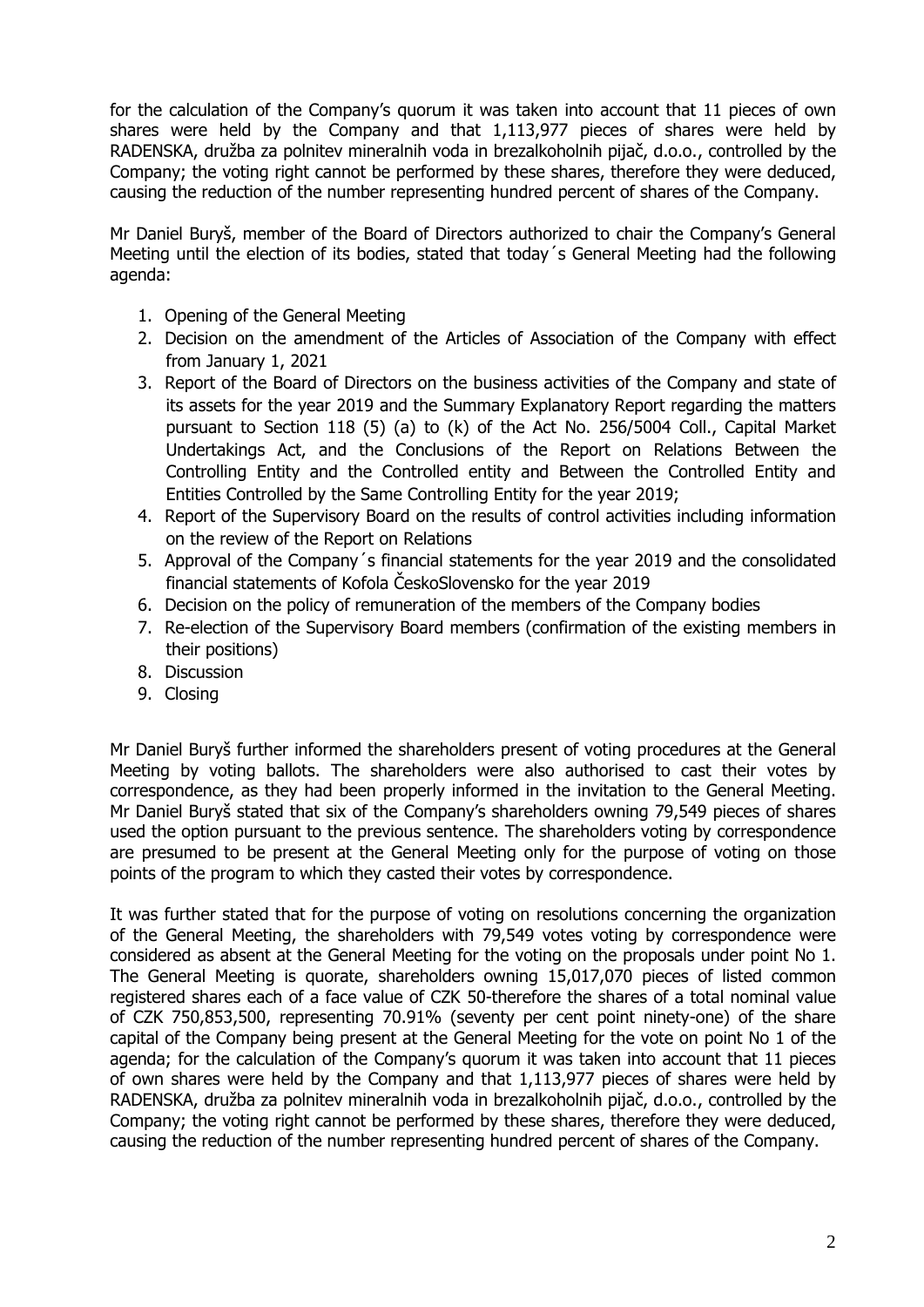Afterwards, the General Meeting under the point No. 1 proceeded to the election of bodies of the General Meeting.

Mr Daniel Buryš presented a proposal of the Board of Directors for the composition of the General Meeting's bodies as follows:

Chair of the General Meeting: Jakub Onisko Minute taker: Václav Novák Minute verifier: Lenka Frostová Scrutiniser: Karin Josefusová.

No queries were raised by the shareholders present as to this proposal, Mr Daniel Buryš therefore invited the General Meeting to vote on the bodies:

### **RESOLUTION No. 1:**

### **"The General Meeting elects Mr Jakub Onisko as Chair of the General Meeting, Mr Václav Novák as minutes taker, Ms Lenka Frostová as minutes verifier, and Ms Karin Josefusová as a scrutiniser."**

A majority of votes of the shareholders present is required to adopt a decision on the election of the bodies of the General Meeting.

### **After the votes had been cast and counted, Mr. Daniel Buryš stated that the General Meeting had approved the resolution by 15,015,288 votes, i.e. 99.99% of votes of all shareholders present. 1,782 votes abstained. The resolution was adopted.**

Afterwards Mr Daniel Buryš stated that the bodies of the General meeting had been elected, and invited Mr Jakub Onisko, the Chair of the General Meeting, to take his office.

The Chair of the General Meeting welcomed again the shareholders present.

He invited the General Meeting to vote by ballots on the approval of the General Meeting's Rules of Procedure and Voting Rules proposed by the Board of Directors that had been published on the Company´s website [www.firma.kofola.cz.](http://www.firma.kofola.cz/) No queries or other proposals were raised by the shareholders present as to this proposal.

The Chair of the General Meeting invited the General Meeting to vote on the following proposal:

### **RESOLUTION No. 2:**

**"The General Meeting approves the Rules of Procedure and the Voting Rules of the General Meeting of the company Kofola ČeskoSlovensko a.s. as presented by the Board of Directors of the Company."**

A majority of votes of the shareholders present is required to adopt this resolution.

#### **After the votes had been cast and counted, the Chair of the General Meeting stated that the General Meeting had approved the resolution by 15,017,070 votes, i.e. 100% of the shareholders present.**

For the purposes of a due execution of the minutes of the General Meeting, the Board of Directors proposed to vote on the granting of a permission to the Company to take a sound recording of the General Meeting. No queries or other proposals were raised by the shareholders present as to this proposal.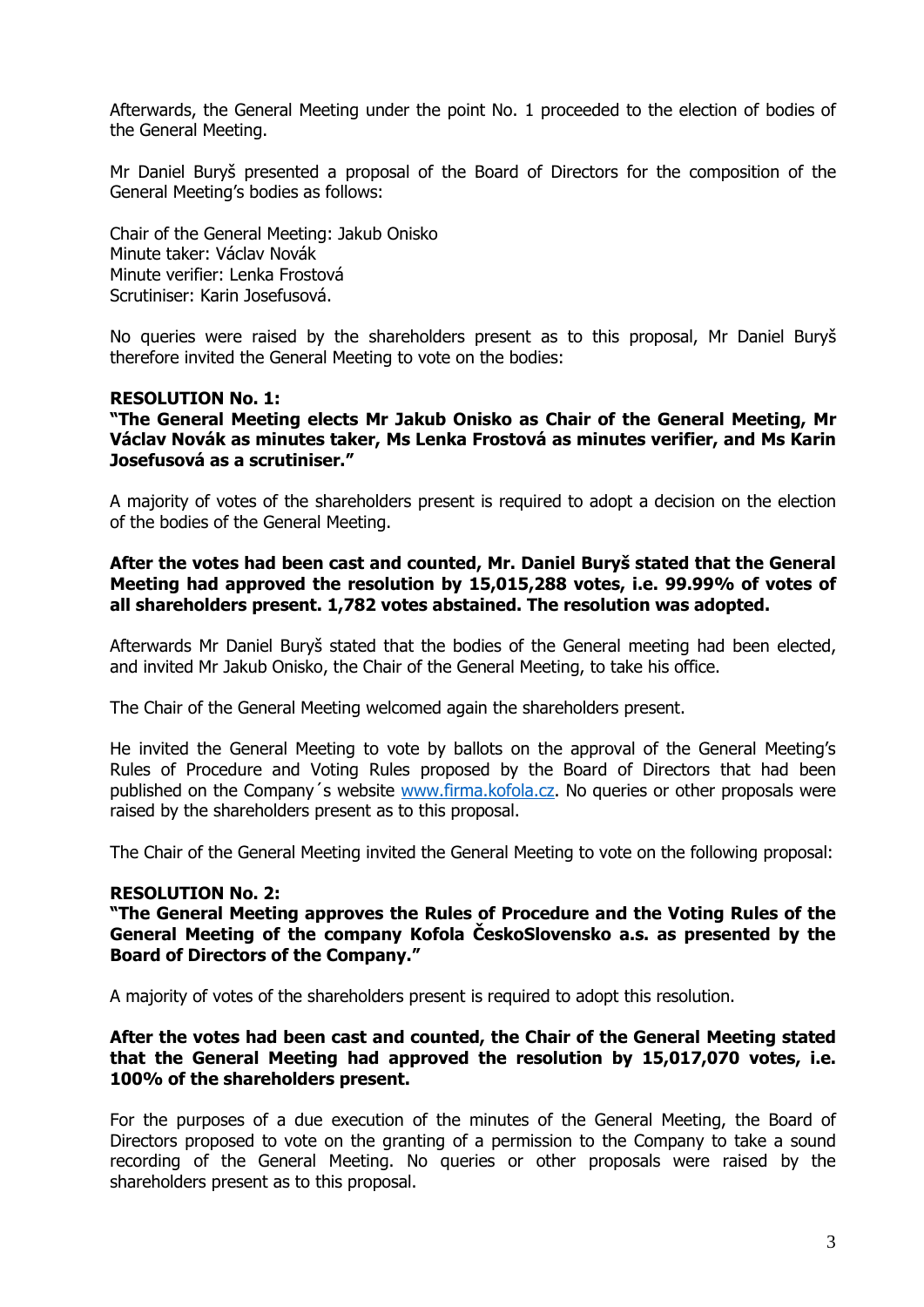The Chair of the General Meeting invited the shareholders present to vote on the following draft resolution:

## **RESOLUTION No. 3:**

**"The General Meeting approves a sound record of the General Meeting to be made by the Company."** 

A majority of votes of the shareholders present is required to adopt this resolution.

**After the votes had been cast and counted, the Chair of the General Meeting stated that the General Meeting had approved the resolution by 15,015,288 votes, i.e. 99.99% of votes of the shareholders present. 1,782 of votes voted against. The resolution was adopted.**

Afterwards, the discussion under Para 1 was closed.

Due to the measures in force in the Moravian-Silesian Region, the Chair reminded that masks must be worn throughout the General Meeting.

Afterwards, the General Meeting proceeded to the discussion on Para 2 of the agenda.

### **Para 2: Decision on the amendment of the Articles of Association of the Company with effect from January 1, 2021**

The Chair stated that the proposed amendment reflects the amendment to the legislation resulting from the amendments to the Business Corporations Act and the Capital Market Undertakings Act. Petra Vlčková, a notary is present at the General Meeting to make a notarial record of the decision concerning this item of the agenda.

The Chair read the proposed resolution concerning amendment to the Articles of Association:

"The General Meeting of the Company has made the following decision to amend the Articles of Association of the Company with effect from January 1, 2021:

In Article 9 (9.2) of the Articles of Association of the Company the paragraph (a) is amended as follows:

"a share in profit and/or other own resources and/or liquidation surplus if a profit and/or other own resources and/or liquidation surplus is determined for distribution among shareholders;"

Article 9 (9.4) or the Articles of Association of the Company is amended as follows:

"A Shareholder has the right to make proposals and counterproposals on the matters included in the agenda of the General Meeting. Proposals and counterproposals delivered to the Company no later than 3 days before the General Meeting will be published on the Company's website by the Board of Directors without undue delay. If the proposals and counterproposals are delivered no later than 5 days without the General Meeting the Board of Directors will also publish its opinion without undue delay. Where the proposals and counterproposals include explanation, the explanation will also be published by the Bord of Directors."

In Article 11 (11.2) of the Articles of Association, the paragraphs (j) and (k) are inserted: "(j) approve the remuneration policy and the reports on remuneration under the Capital Market Undertakings Act;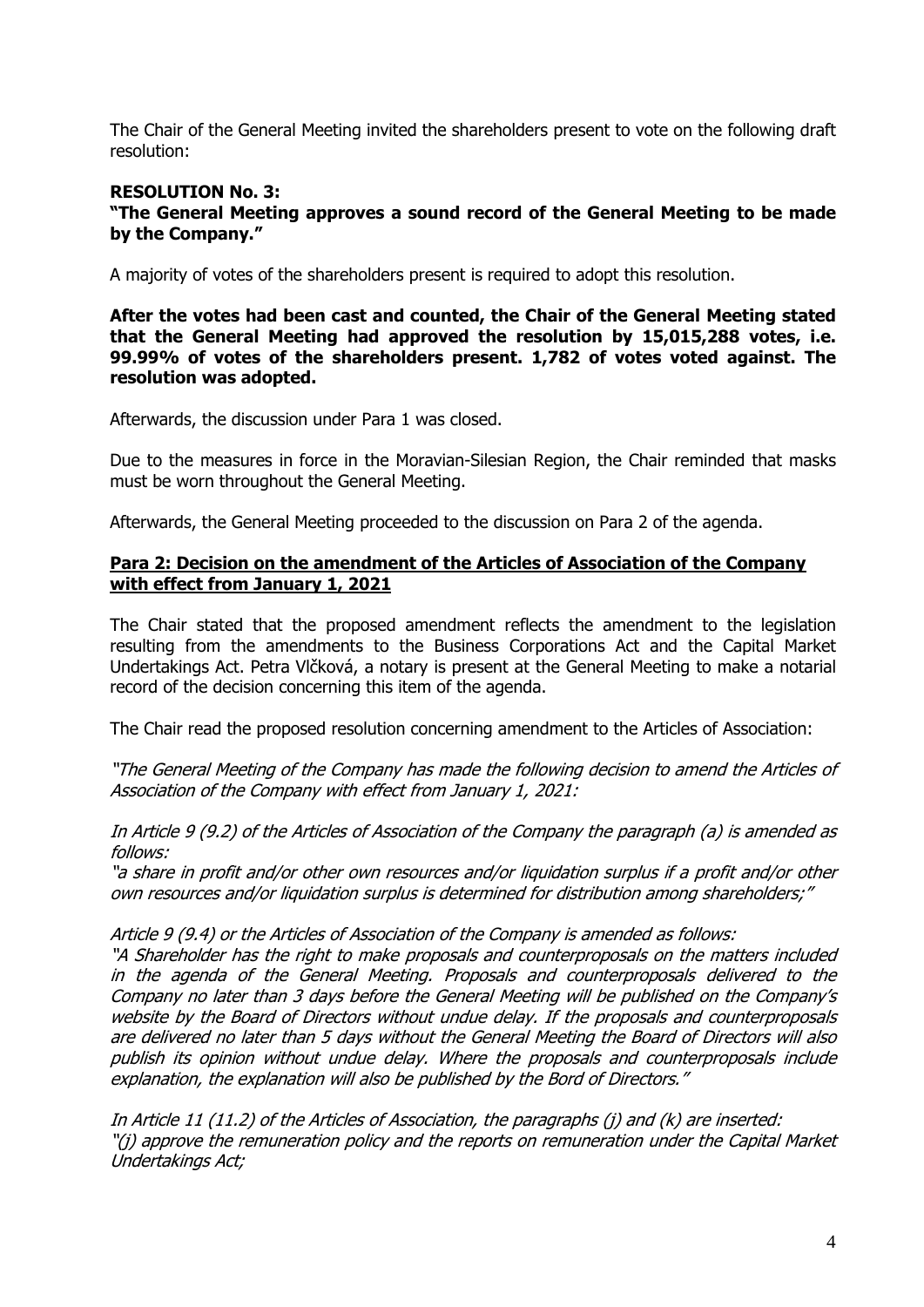(k) approve significant transaction under Section 121s et seq. of the Capital Market Undertakings Act;"

The existing Article 11 (11.2) (j) is numbered as paragraph (l).

Article 11 (11.6) of the Articles of Association of the Company is amended as follows:

"A<sup>n</sup> invitation to a General Meeting must include the statutory information. In the case of a proposal to amend the Articles of Association, also a brief, apt description, and the reasons concerning the intended amendment to the Articles of Association must be cited in the invitation. The full proposal of the amendment to the Articles of Association will be published by the Board of Directors on the website of the Company together with the invitation to the General Meeting and the Company will enable every shareholder to consult the amendment to the Articles of Association in the registered seat of the Company within the period stated in the invitation to the General Meeting; the shareholders will be notified of this right in the invitation to the General Meeting."

At the end of Article 12 (12.2) of the Company Articles of Association, a following sentence is inserted:

"The participation of a person designated by the shareholder under Section 399 (2) of the Business Corporations Act is not allowed, except for a person assisting to a shareholder who has disability under the relevant legislation."

The above-mentioned proposal extends the rights of shareholders and the General Meeting concerning the most important matters, shortens the time limit to make proposals and counterproposals, obliges the Board of Directors to present the following items to the General Meeting: the "Remuneration Policy" (one of the agenda items of today's General Meeting), the Report on Remuneration concerning the remuneration granted by the Company to the members of its Bodies, and proposals to approve significant transactions (the amount of a significant transaction is superior to 10% of the Company's assets). In this context, the Chair invited the shareholders present to present their proposals, counterproposals, and raise their queries.

In reply to the shareholders present, it was stated that the part concerning the share in profit (article 9 (9.2)) was amended due to the amendment of the wording of the legislation, adopted by the Company.

The Chair of the General Meeting invited the shareholders to vote on the following draft resolution:

### **Draft resolution**

**"The General Meeting of the Company has made the following decision to amend the Articles of Association of the Company with effect from January 1, 2021:**

**In Article 9 (9.2) of the Articles of Association of the Company the paragraph (a) is amended as follows:**

**"a share in profit and/or other own resources and/or liquidation surplus if a profit and/or other own resources and/or liquidation surplus is determined for distribution among shareholders;"**

**Article 9 (9.4) or the Articles of Association of the Company is amended as follows:**

**"A Shareholder has the right to make proposals and counterproposals on the matters included in the agenda of the General Meeting. Proposals and**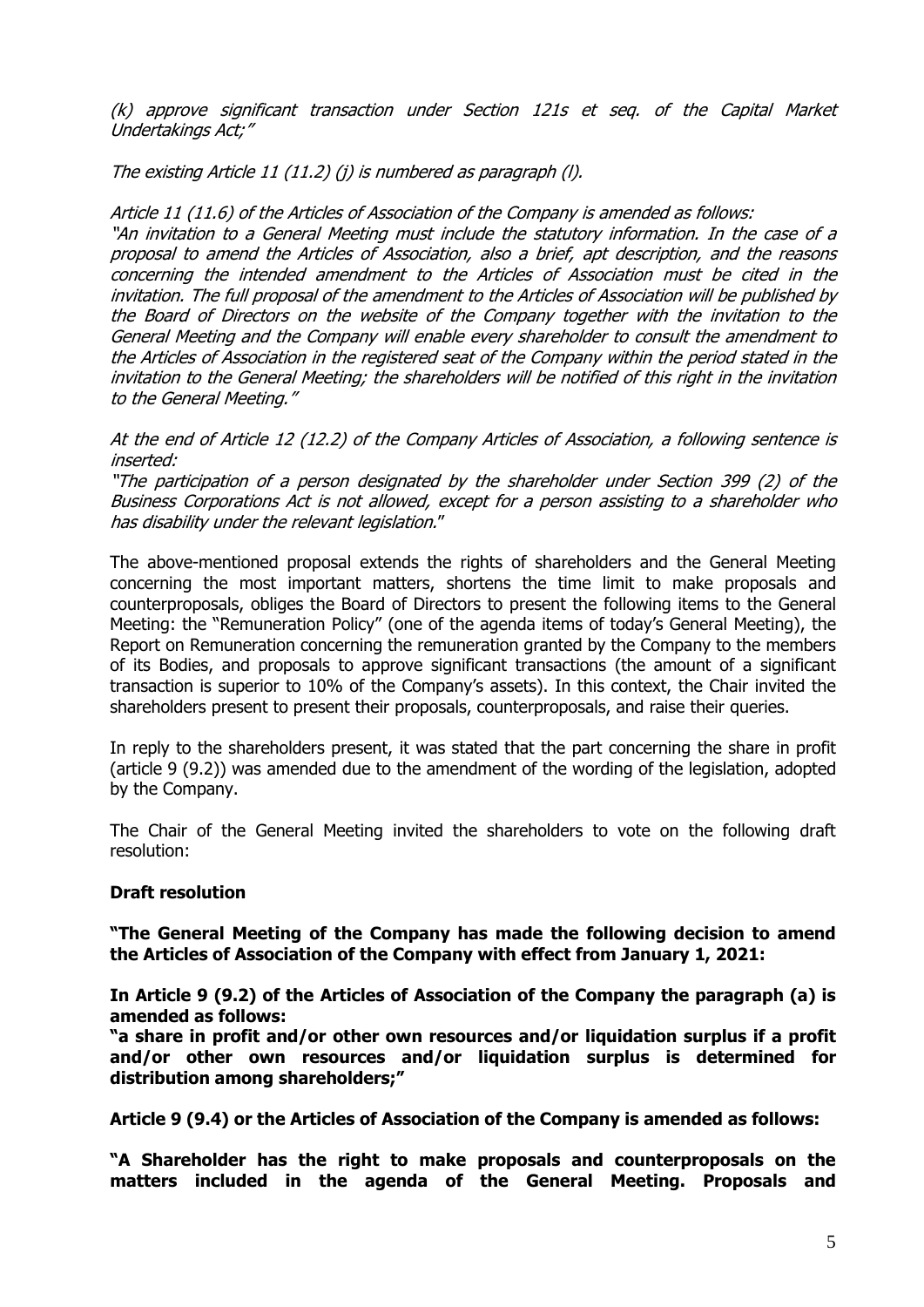**counterproposals delivered to the Company no later than 3 days before the General Meeting will be published on the Company's website by the Board of Directors without undue delay. If the proposals and counterproposals are delivered no later than 5 days before the General Meeting the Board of Directors will also publish its opinion without undue delay. Where the proposals and counterproposals include explanation, the explanation will also be published by the Bord of Directors."**

**In Article 11 (11.2) of the Articles of Association, the paragraphs (j) and (k) are inserted:**

**"(j) approve the remuneration policy and the reports on remuneration under the Capital Market Undertakings Act;**

**(k) approve significant transaction under Section 121s et seq. of the Capital Market Undertakings Act;"**

**The existing Article 11 (11.2) (j) is numbered as paragraph (l).**

**Article 11 (11.6) of the Articles of Association of the Company is amended as follows:**

**"An invitation to a General Meeting must include the statutory information. In the case of a proposal to amend the Articles of Association, also a brief, apt description, and the reasons concerning the intended amendment to the Articles of Association must be cited in the invitation. The full proposal of the amendment to the Articles of Association will be published by the Board of Directors on the website of the Company together with the invitation to the General Meeting and the Company will enable every shareholder to consult the amendment to the Articles of Association in the registered seat of the Company within the period stated in the invitation to the General Meeting; the shareholders will be notified of this right in the invitation to the General Meeting."**

**At the end of Article 12 (12.2) of the Company Articles of Association, a following sentence is inserted:**

**"The participation of a person designated by the shareholder under Section 399 (2) of the Business Corporations Act is not allowed, except fora person assisting to a shareholder who has disability under the relevant legislation."**

The Chair reminded that shareholders voting by correspondence also participated in vote under this item. 2/3 of votes of the shareholders present is needed to adopt this resolution.

### **Based on the results of the vote the Chair stated that the draft resolution had been adopted by 15,096,619 votes, i.e. 100 % votes of the shareholders present. The Chair of the General Meeting confirmed that the resolution had been adopted.**

The Chair of the General Meeting thanked the notary present for her participation in the General Meeting, and she left the meeting.

Afterwards, the General Meeting proceeded to the discussion on Para 3 of the agenda.

**Para 3: Report of the Board of Directors on the business activities of the Company and state of its assets for the year 2019 and the Summary Explanatory Report regarding the matters pursuant to Section 118 par. 5 letter a) to k) of the Act No. 256/2004 Coll., Capital Market Undertakings Act, and the Conclusions of the Report on Relations Between the Controlling Entity and the Controlled entity and Between**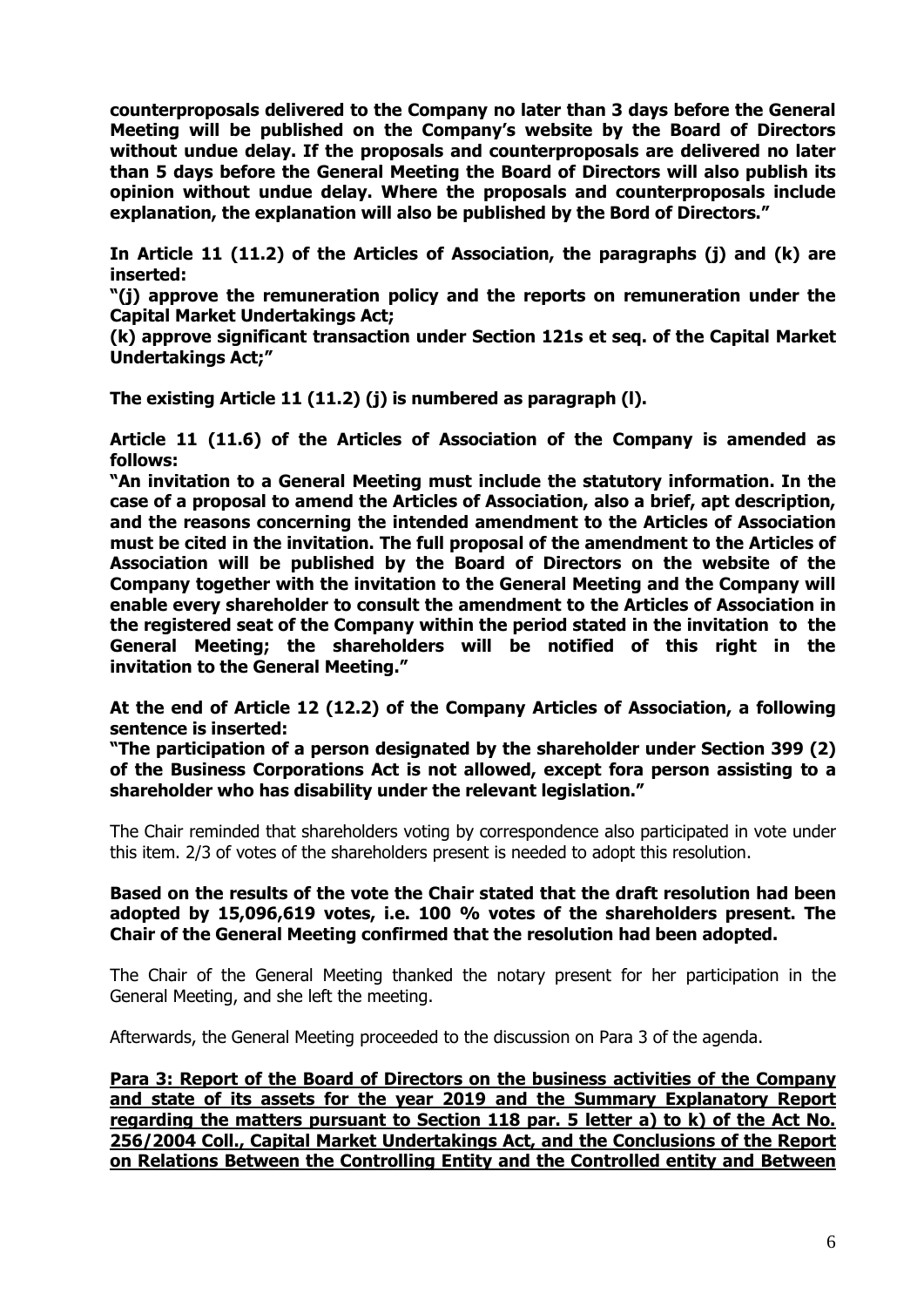### **the Controlled Entity and Entities Controlled by the Same Controlling Entity for the year 2019**

The Chair stated that this item of the agenda was not subject to vote.

Then he invited Mr Martin Pisklák, representative of the Board of Directors to inform the shareholders present about the Report of the Board of Directors on the business activities of the Company for 2019 as well as Summary Explanatory Report and Report on Relations for 2019. The full text of the above-mentioned reports was published at the Company's website along with the invitation to this General Meeting.

2019 was an important milestone for Kofola because the business structure was considerably simplified by the sale of companies in Poland (HOOP) and Russia (Megapack). This enables us to focus more on regions where we are successful, namely CzechoSlovakia and Adriatic regions. Last year, we also enriched our portfolio by the acquisition of the coffee brand Café Reserva and Vergnano, and the distribution of premium Ceylon tea Dilmah. In 2019, the consolidated revenue of Kofola Group reached CZK 6.4 billion, which represents the growth of 4.1%. These are revenues from continuing operations not including the revenues of HOOP and Megapack. EBITDA, the key profit indicator, increased by 6% which amounts to more than CZK 1.1 billion. Acquisitions that started last year and were finalized this year represented another major change: the acquisition of F.H.Prager, fermented beverages, as well as Korunní and ONDRÁŠOVKA, two brands of mineral water. We consider especially these two acquisitions crucial for the development in CzechoSlovakia. Individual divisions showed a successful growth: the overview can be seen in the report of the Board of Directors. It must be noted that in early 2020, during the conclusion of 2019, we were hit by the COVID-19 pandemic just like the rest of the world. We naturally responded to the pandemic by a set of measures, operational as well as cost-related, to maintain a good performance of the Company in the long term.

The shareholders present were invited to address their queries as to the reports to the members of the Board of Directors present.

In reply to the shareholders present, the following was said: As it was said multiple times, in the agreement with the seller, the purchase price of Korunní and ONDRAŠOVKA will be made public together with our results in the second quarter of 2020, that is in September. We understand that this may seem like a long period to the shareholders, but we follow our agreement with the seller. We think that the price paid was a market price and corresponded to the value of the two assets. As to the report of the second quarter of 2020, it has not been postponed due to doubts raised by the auditor or anything like that; the reasons were technical. Neither ONDRÁŠOVKA nor Korunní have established financial statements under the international accounting standards; they have always used the Czech accounting standards. As Kofola Group, we follow international accounting standards so we will have to convert the entire statements to be in line with international standards with the assistance of auditors. This takes some time. We do not expect any difficulties with goodwill allocation or anything similar. Standard purchase price allocation as set by the international accounting standards applies, that is, the entire purchase price must be allocated to individual assets and goodwill, if there is any. One reason why the publication was postponed to mid-September is that we wanted to present the updated economic outlook of the Company for 2020 to the shareholders once we know the outcome of the main season which is crucial for Kofola. As to the growth of the debt, it increased due to the acquisition; the negotiation with banks is underway. The banks granted us waivers on covenants for the second and third quarter of 2020; we have already obtained these waivers. We have not been granted a waiver for the end of the year yet and are waiting for the outcome of the end of the year. There is still a chance that we will meet the covenants. This would happen if EBITDA reached CZK 1 billion. We will see how things turn out. If we do not meet the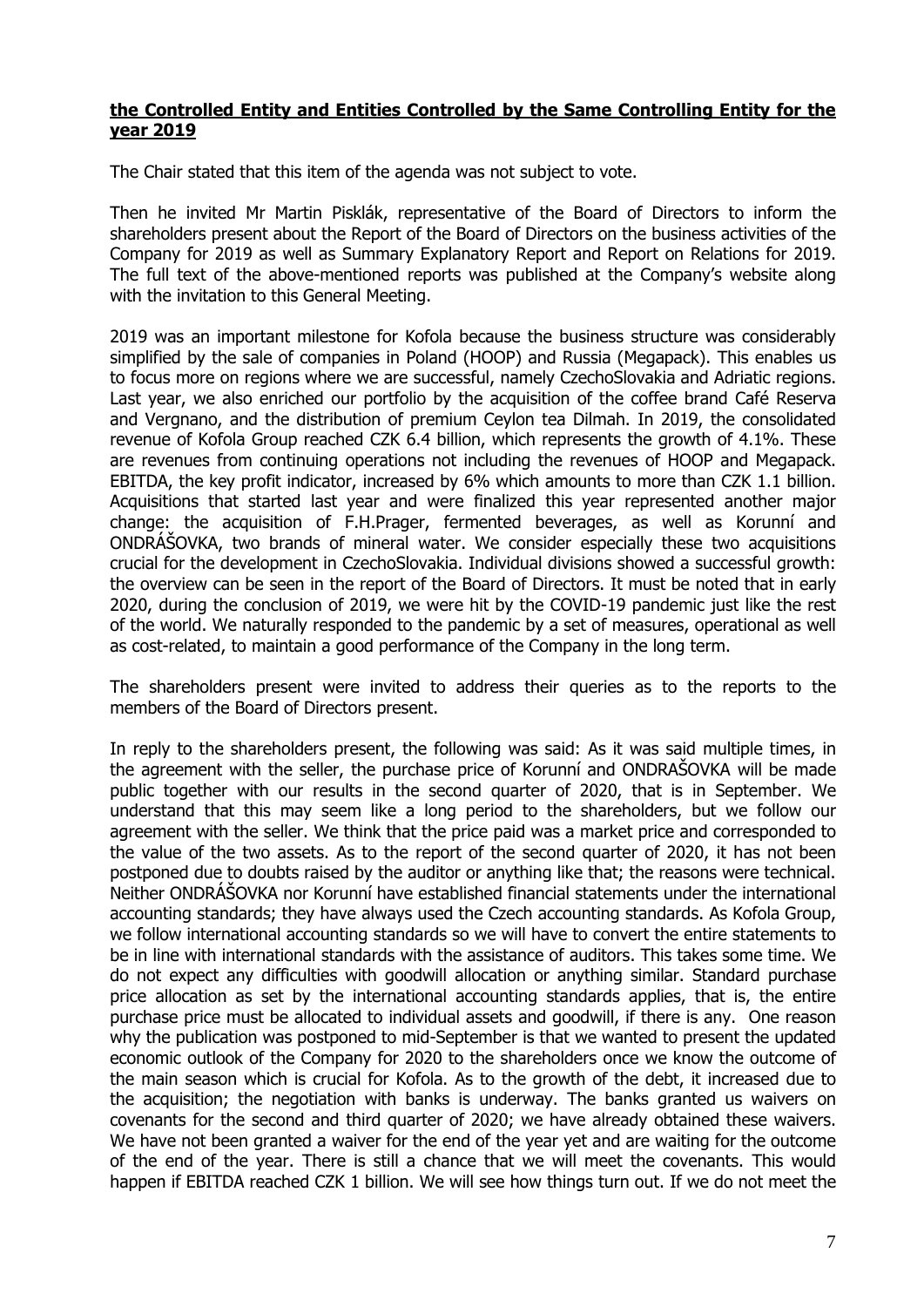covenants, as a finance manager I do not see a risk of not been granted the waiver by the banks. We are on good terms with the banks, we inform them about our financial performance, we present them all the actions we take–they are informed. At the moment I can say that the banks support us. We have not discussed the divestment in Adriatic within the Board of Directors so we have not considered a price we could obtain. At present, Adriatic works; in fact, since the acquisition in 2015 our revenues in the Adriatic region more than doubled; the profit has almost doubled too. When we bought it, its performance was EUR 4.3 million of EBITDA; last year, the performance exceeded EUR 7 million of EBITDA. Our market share has been also rising quite successfully throughout the 5 years, so we can still see potential in there. We are of course still focused on CzechoSlovakia. CzechoSlovakia is Kofola's biggest division; about 75% of revenue and profit of the group is generated in the CzechoSlovakia region, and we keep enhancing it. Also, last year's/this year's acquisitions prove that. We did not establish expert valuations on the purchase prices of ONDRÁŠOVKA and Korunní before the acquisition. Due diligence was performed before both acquisitions, as is usual in M&A; we used the services of financial, tax, and legal advisors. We also analyzed the cashflow of both companies to be able to take it into account. We evaluated it based on the internal model of discounted cashflow; we made our decision to proceed with the investment based on this evaluation. As to the return on investment, as a long-term investor we do not seek a short-term return; we want the company, or the group to create value in the long term. We believe that in the long run, this acquisition was good; it already contributes to the profitability of the group because the impact of COVID-19 on the two companies was considerably lower than its impact on the other companies of the group. The sale of HOOP and Megapack also contributed to our financial strength–we did not have to turn to bank funding to mitigate the impact of COVID-19. Purely for prevention, we entered a moratorium. Since the situation caused by COVID-19 only lasted 3 months, we would do without the moratorium. LEROS and Espresso merged earlier this year, in April 2020. The merger was entered in order to simplify the management of the companies and enhance their efficiency. Both companies shared one management. LEROS became the successor. The last published outlook of this year shows EBITDA CZK 900 million +/- 10 %, which represents an interval of CZK 810–990 million. More precise figures will be available in mid-September. As to divestment of HOOP and Megapack, the acquisition price of HOOP was CZK 2.4 billion; it was reducing over time and in late 2018, the book value of HOOP had been reduced to CZK 250 million. HOOP was sold for about CZK 350 million. The past value of Megapack was CZK 67 million, and we managed to sell it for CZK 115 million.

In reply to further questions, the performance in the Adriatic region in the first quarter of 2020 was reminded; the performance in the second quarter will be published in September 2020. The Board of Directors has no information concerning the change of the shares owned by the majority shareholder. Among the companies of the Kofola Group UGO trade was probably most affected by the current crisis; the reason is that its entire revenue is generated in restaurants and fresh bars that were closed. This year will affect this company a lot. We think that the crisis may bring new opportunities for UGO because the market will be cleared. UGO used all the government support measures it could apply for, i.e. the Antivirus scheme, and we are finishing the rent support (COVID 3 scheme). Other companies of the group also applied for the government support measures.

After the discussion on the Report of the Board of Directors, Mr Martin Pisklák summarized the Summary Explanatory Report and the Report on Relations to the shareholders present.

The discussion under Para 3 was closed.

# **Para 4: Report of the Supervisory Board on the results of control activities including information on the review of the Report on Relations**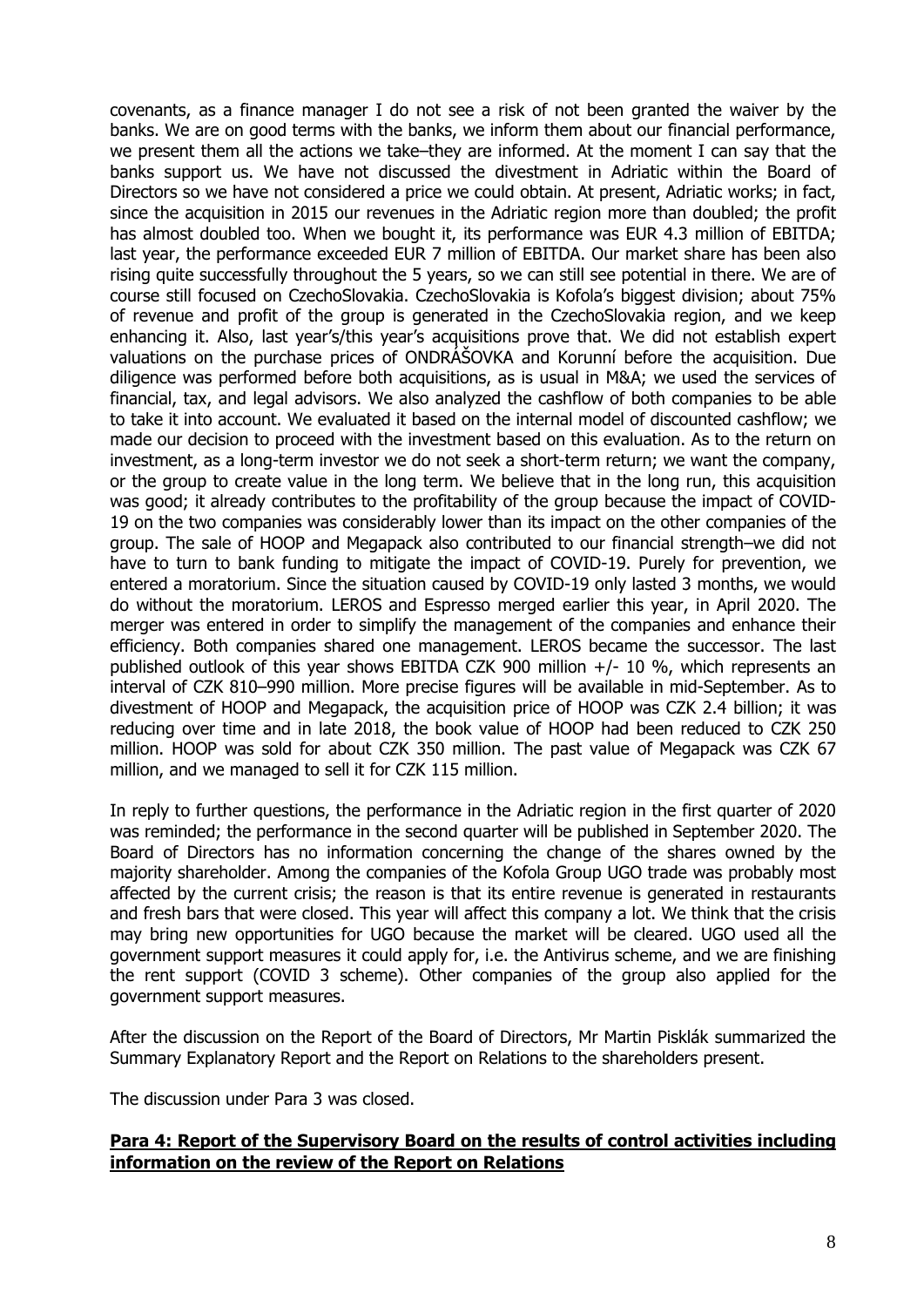The Chair of the General Meeting invited the Chair of the Supervisory Board, Mr. René Sommer, to inform the shareholders about the Report of the Supervisory Board on the results of control activities for 2019. It was stated that this point would not be subject to vote either.

Mr René Sommer stated that the report had been published at the Company's website. The Supervisory Board had a total of 4 ordinary meetings and used the *per rollam* vote where the decision of the Supervisory Board was needed according to the Articles of Association of the Company. Members of the Board of Directors were invited to the meetings of the Supervisory Board based on the topics voted on. The Supervisory Board also cooperated with the Internal Audit and the Audit Committee of the Company. Based on these activities the Supervisory Board declares that it did not discover any deficiencies in the activity of the Board of Directors of the Company. It states that the last year's financial performance of the Company was good or excellent. The Supervisory Board also reviewed the Related Parties Report for 2019 and had no reservations about its content. The Supervisory Board also has no reservations about the auditor's opinion. The Supervisory Board recommends the General Meeting to approve the sets of financial statements of both the Company and the Group.

No queries were raised as to this item or the content of the report by the shareholders present. The discussion under this item was closed.

# **Para 5: Approval of the Company´s financial statements for the year 2019 and the consolidated financial statements of Kofola ČeskoSlovensko for the year 2019**

The Chair of the General Meeting stated that both financial statements had been published on the Company's website. The Chair of the General Meeting presented the draft resolutions to the shareholders present.

The shareholders present were then invited to ask questions about the financial statements. No queries were raised as to this item.

The Chair of the General Meeting stated that under this item, also shareholders voting by correspondence participated in the vote. At the moment the resolution concerning this item is adopted, the General Meeting is quorate since shareholders owning 15,096,619 pieces of listed common registered shares each of a face value of CZK 50–therefore shareholders representing 71.28% of the share capital of the Company with the deduction of the shares held by the Company and by the controlled company RADENSKA are present at the General Meeting.

Then the Chair of the General Meeting invited the shareholders to vote on the following draft resolution:

### **Draft Resolution (1):**

**"The General Meeting approves the annual financial statements of the Company as of 31/12/2019."** 

A majority of shareholders present is required for this resolution to be adopted.

**Based on the results of the vote the Chair stated that the draft resolution had been adopted by 15,096,619 votes, i.e. 100% votes of the shareholders present. The Chair of the General Meeting confirmed that the resolution had been adopted.**

Then the Chair of the General Meeting invited the shareholders to vote on the following draft resolution: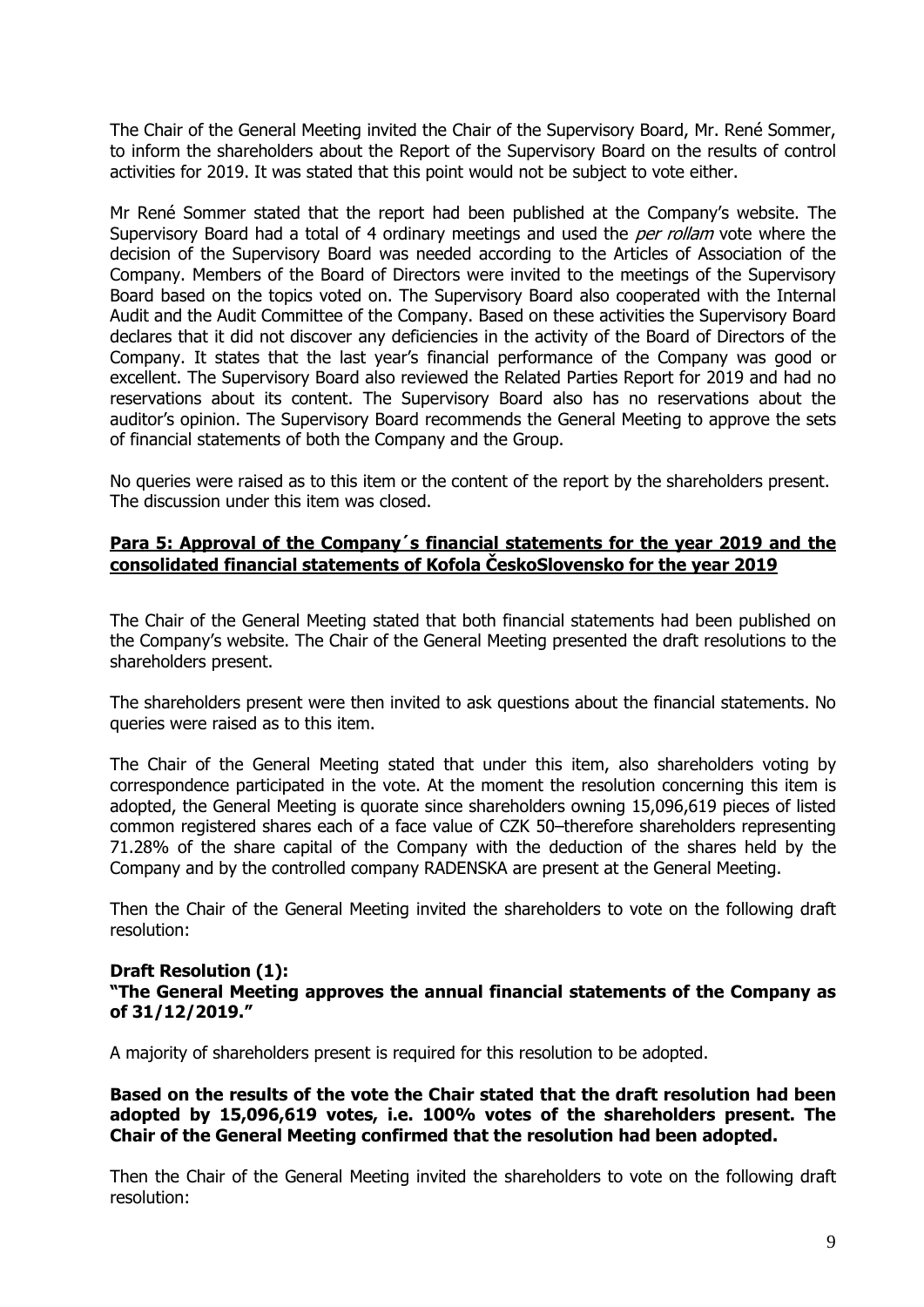## **Draft Resolution (2): "The General Meeting approves the consolidated financial statements of Kofola ČeskoSlovensko as of 31/12/2019."**

A majority of shareholders present is required for this resolution to be adopted.

**Based on the results of the vote the Chair stated that the draft resolution had been adopted by 15,094,837 votes, i.e. 99.99% votes of the shareholders present. 1.782 of votes voted against. The Chair of the General Meeting confirmed that the resolution had been adopted.**

The discussion under this item was closed.

### **Para 6: Decision on the policy of remuneration of the Board of Directors members and the Supervisory Board members**

The Chair of the General Meeting stated that this item was included in the agenda due to the amendments to the Business Corporations Act and the Capital Market Undertakings Act that oblige every company whose securities are traded in the regulated market to draft a relevant document and present it to the General Meeting for approval. In addition, a report on the remuneration of the members of the Board of Directors and the Supervisory Board of the Company represents a complement of this document and will be presented to the General Meeting starting from the next year. This year is not subject to this duty yet.

The Chair of the General Meeting then invited Mr Martin Pisklák, member of the Company's Board of Directors, to inform the shareholders about the Remuneration Policy.

The Remuneration policy clearly describes the principles based on which the Board of Directors and the Supervisory Bord of the Company are remunerated. The Policy was published on the Company's website. Afterwards, individual components of the remuneration of the members of the Board of Directors and the Supervisory Bord of the Company were communicated.

Afterwards, the shareholders present were invited to raise their queries concerning the Remuneration Policy.

In reply to the questions by the shareholders present, it was stated that the pair shares are designed to stabilize the management team. This was a smaller part of the possible remuneration for the management–the larger part was performance-based. The performancebased part was unfortunately not achieved. If a person who invested within the programme fulfils the conditions set, they are entitled to pair shares. The draft remuneration programme was designed in cooperation with an advisor. The remuneration programme was defined for 3 years. A new motivational programme has not yet been designed. All members of the Board of Directors have entered into executive service agreements with the Company. Executive service agreements of the members of the Board of Directors must be approved by the Supervisory Board of the Company. The General Meeting would take decisions of the payment of a share in profit to the members of the Board of Directors, but it would not approve the variable component of the remuneration. Concerning this component, the EBITDA objective of the Company is approved by the Supervisory Board. Statistically, the management does not meet the EBITDA objective and the variable component of the remuneration is not paid once in 4 years. The profitability causes a natural pressure because EBITDA generates most of the cash the Company has. The operational cashflow whose main source is EBITDA is about CZK 1 billion. This operational cashflow is used by the Company to pay dividend and to invest into its development. No other queries were raised.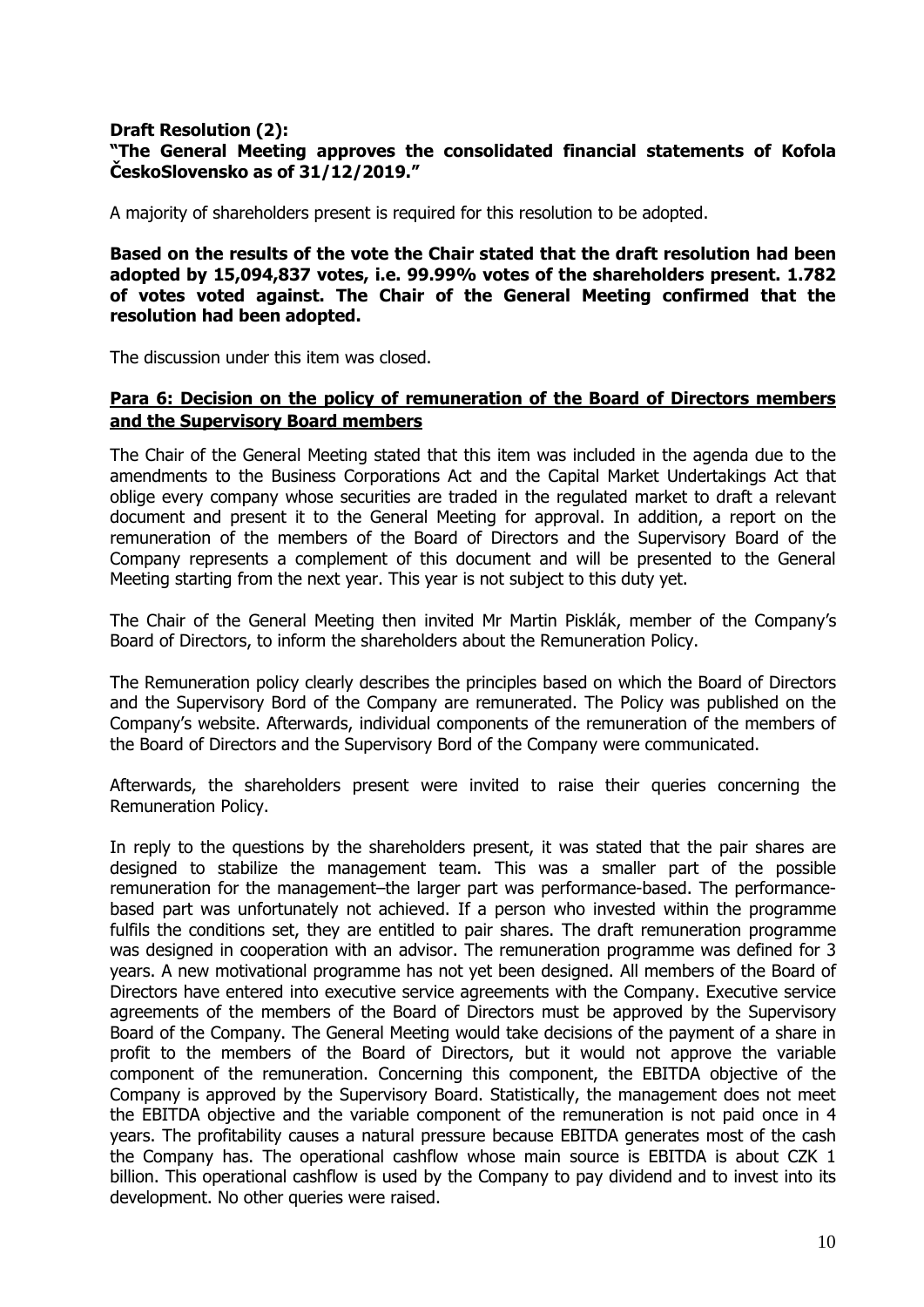A representative of shareholders holding 23,069 votes arrived at the General Meeting. The number of votes of the General Meeting was increased by these votes.

Then the Chair of the General Meeting invited the shareholders to vote on the following draft resolution:

### **Draft Resolution:**

**"The General Meeting approves the Policy of remuneration of the Board of Directors members and the Supervisory Board members as it was submitted to in by the Company's Board of Directors."** 

A majority of shareholders present is required for this resolution to be adopted.

**Based on the results of the vote the Chair stated that the draft resolution had been adopted by 15,032,392 votes, i.e. 99.42% of votes of the shareholders present. 85,514 of votes (0.57%) voted against. 1,782 votes (0.01%) abstained. The Chair of the General Meeting confirmed that the resolution had been adopted.**

The discussion under this item was closed.

## **Para 7: Re-election of the Supervisory Board members (confirmation of the existing members in their positions)**

The Chair reminded that this item was placed on the agenda of the General Meeting because the term of office of some Supervisory Board members would have expired last June. Under "LEX COVID", though, the terms of office of members of bodies of business corporations was extended up to 3 months as of the day following the end of the extraordinary measures to contain the epidemic. Besides the terms of office of the above-mentioned members, Mr. Nehemia's term of office will expire in September 2020. For convenience, the Company proposes to unify the 5-year terms of all the Company's Supervisory Board members.

Then, the Chair invited the shareholders present to present their proposals, counterproposals, and raise their queries concerning the presented proposal of the Board of Directors.

The option of nominating Mr. Sekerka to the Supervisory Board at an autumn General Meeting, if there is any, was presented to the Board of Directors for consideration. This must be preceded by an eligibility check of the candidates nominated to the membership in the Supervisory Board performed by the Supervisory Board. It was further stated that Mr. Nehemia was an independent member of the Supervisory Board. In reply to the shareholder's question it was stated that the draft resolution of the Board of Directors will be voted on en bloc.

Afterwards, Pavel Dobranský, shareholder, made a counterproposal to vote on the re-election of the members of the Board of Directors one by one.

The Chair of the General Meeting took note of the counterproposal stated that if the draft resolution of the Board of Directors would not be adopted, the vote on the shareholder's counterproposal would take place after the vote on the draft resolution of the Board of Directors.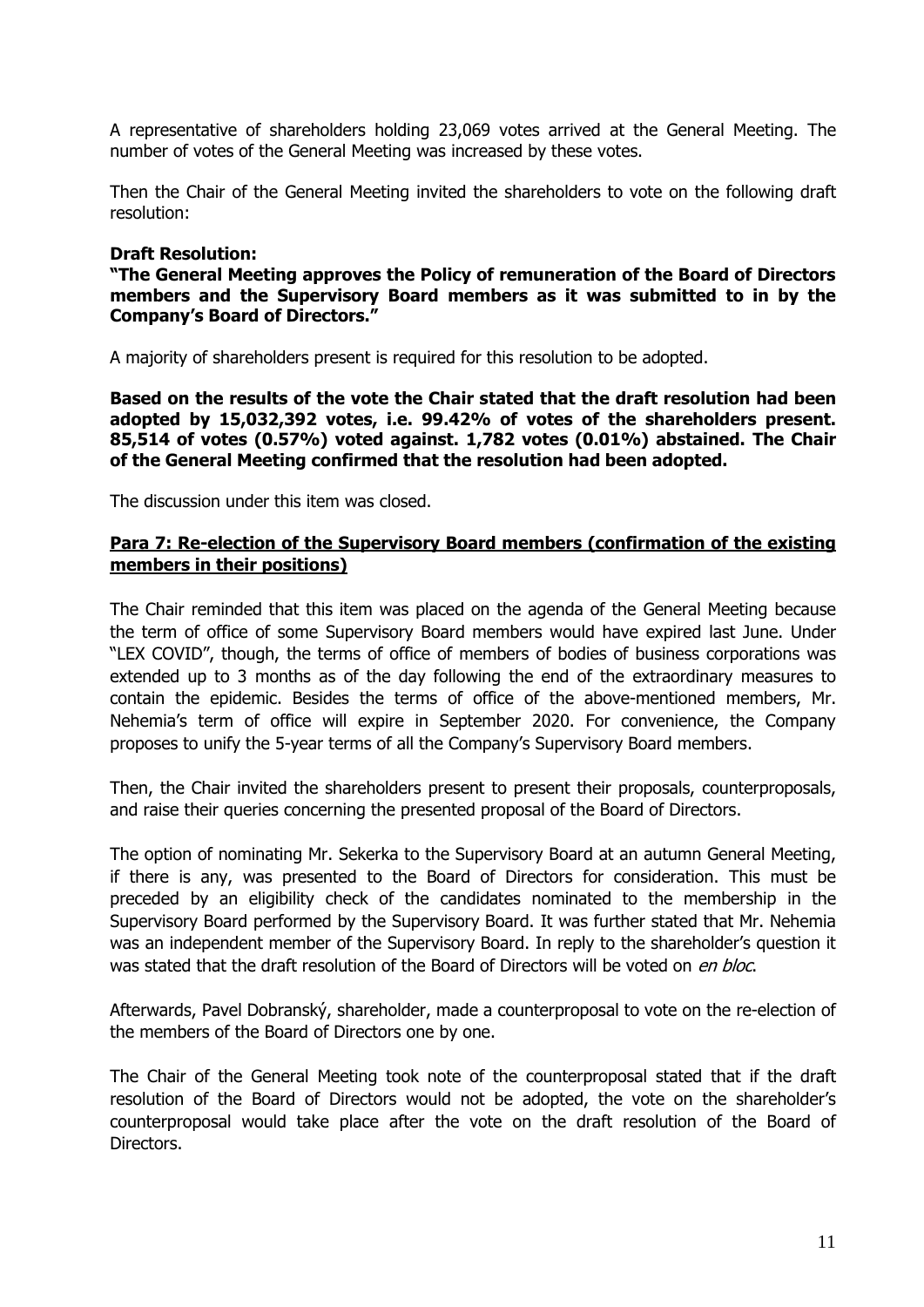Afterwards, the Chair of the General Meeting first invited the General Meeting to vote on the following draft resolution:

# **Draft resolution:**

**"The General Meeting of the Company has decided to re-elect the following existing members (confirm the existing members in their positions) of the Company Board of Directors:**

- **• Mr. René Sommer, date of birth: 3. 11. 1966, address: Železnobrodská 194/17, 747 06 Chvalíkovice;**
- **• Mr. Petr Pravda, date of birth: 14. 1. 1961, address: Kotršov 185/9, Jaktař, 747 07 Opava;**
- **• Mr. Moshe Cohen-Nehemia, date of birth: 26. 9. 1969, address: 40500 Even Yehuda, 41 Hameyasdim st., 2nd Floor, The State of Israel;**
- **• Mr. Tomáš Jendřejek, date of birth: 3. 12. 1966, address: Brožíkova 1073/40, Pod Cvilínem, 794 01 Krnov,**

# **due to the unification of their new 5-year term of office."**

A majority of shareholders present is required for this resolution to be adopted.

**Based on the results of the vote the Chair stated that the draft resolution had been adopted by 14,988,458 votes, i.e. 99.13% of votes of the shareholders present. 100,630 of votes (0.67%) voted against. 30,600 votes (0.2%) abstained. The Chair of the General Meeting confirmed that the resolution had been adopted. Under the Company's Articles of Association, the counterproposal made by the shareholder Pavel Dobranský was not voted on.**

# **Para 8: Discussion**

Under this final point, the shareholders present were invited to raise queries or topics to discuss if they had any.

In reply to the question of the shareholders present it was stated that the purchase price of F.H. Prager was made public in the report for the first quarter of 2020 (about CZK 3 million). F.H. Prager, sold usually via HoReCa, was affected more than mineral waters. The purchase of ONDRÁŠOVKA and Korunní was a unique opportunity to strengthen our position in the largest category of non-alcoholic drinks in the Czech market. The price of the acquisition reflects that. The acquisitions of F.H. Prager and mineral waters ONDRÁŠOVKA and Korunní cannot be compared in strategic terms. Natural mineral water cannot be manufactured, it must be found (the spring must be certified). Natural mineral waters are approved by the Ministry of Health and it only approved one new type over the last 20 years (more precisely, it approved a change of spring water to mineral water). In reply to the question concerning reprivatisation of Radenska, Mr. Martin Pisklák stated that Radenska company had about 150 years of history. It was founded by Dr Karl Henn, who was accused of collaboration in WWII and fled to America with his family. After WWII, due to the accusation of Henn of collaboration the company was nationalised by the predecessor of the state of Slovenia and became a national enterprise. After the creation of today's independent Slovenia, these issues were revisited in the 90s with Henn bringing suit against the government and Radenska for the annulment of the decision on collaboration. Mr. Henn seeks to get Radenska back from the government. The litigation has been underway for over 20 years; all the decisions so far have been in favour of Radenska or the state of Slovenia. Some decisions are binding: for instance, the water source is subject to concessions. Concessions cannot be owned by anyone–they are granted by the state of